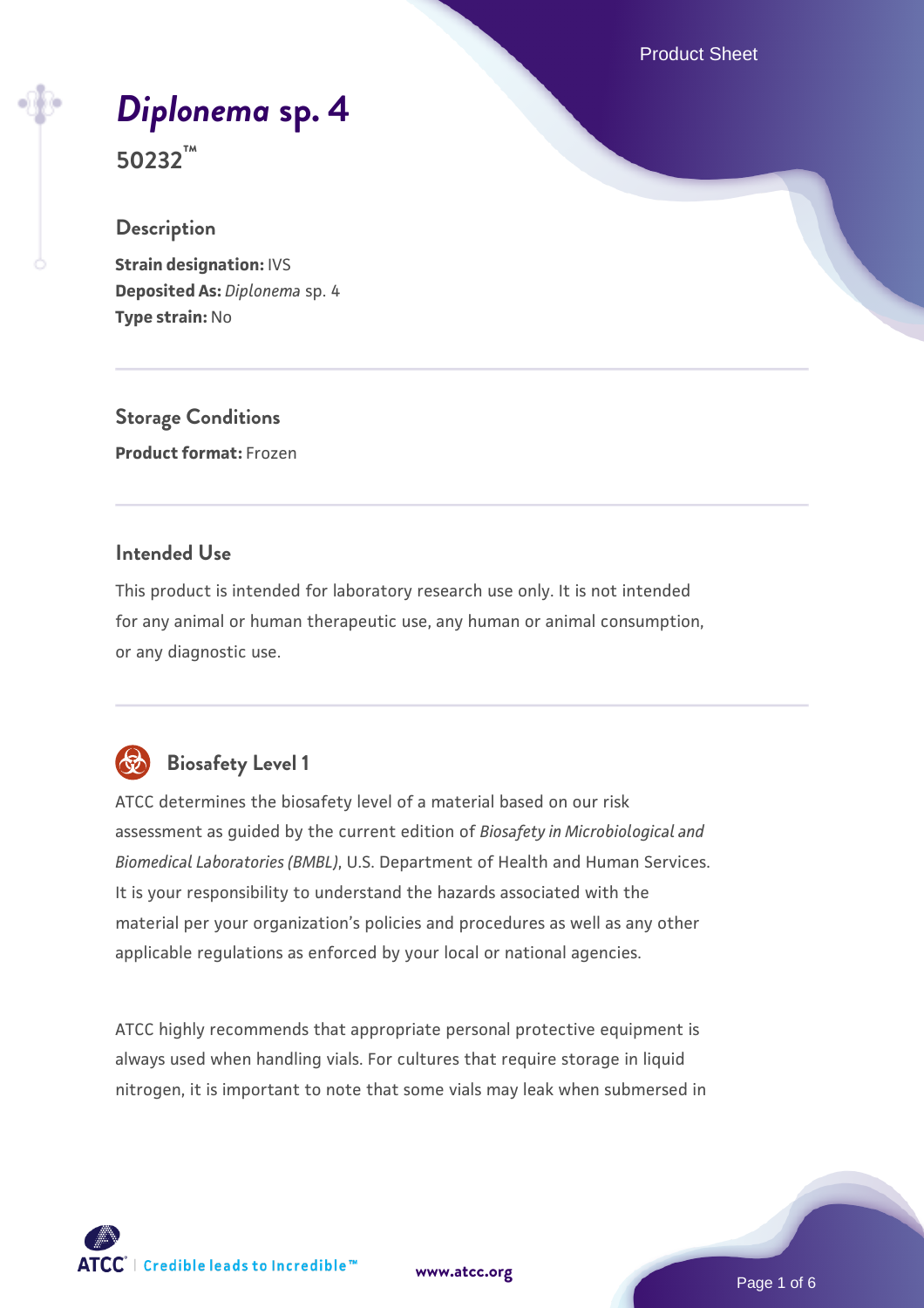liquid nitrogen and will slowly fill with liquid nitrogen. Upon thawing, the conversion of the liquid nitrogen back to its gas phase may result in the vial exploding or blowing off its cap with dangerous force creating flying debris. Unless necessary, ATCC recommends that these cultures be stored in the vapor phase of liquid nitrogen rather than submersed in liquid nitrogen.

# **Certificate of Analysis**

For batch-specific test results, refer to the applicable certificate of analysis that can be found at www.atcc.org.

#### **Growth Conditions**

**Medium:**  [ATCC Medium 1728: Enriched Isonema medium](https://www.atcc.org/-/media/product-assets/documents/microbial-media-formulations/atcc-medium-1728.pdf?rev=fb716db16d144957b755e2376ad11a96) **Temperature:** 25°C **Culture system:** Axenic

# **Handling Procedures**

#### **Culture maintenance:**

1. Vigorously agitate a culture at or near peak density and aseptically transfer 0.1-0.2 ml to 10 ml of fresh ATCC medium 1728 in a T-25 tissue culture flask.

2. Incubate in a 25°C incubator with the caps screwed on tightly.

#### **Cryopreservation:**

1. Harvest the culture by agitating the contents of each flask. Transfer the





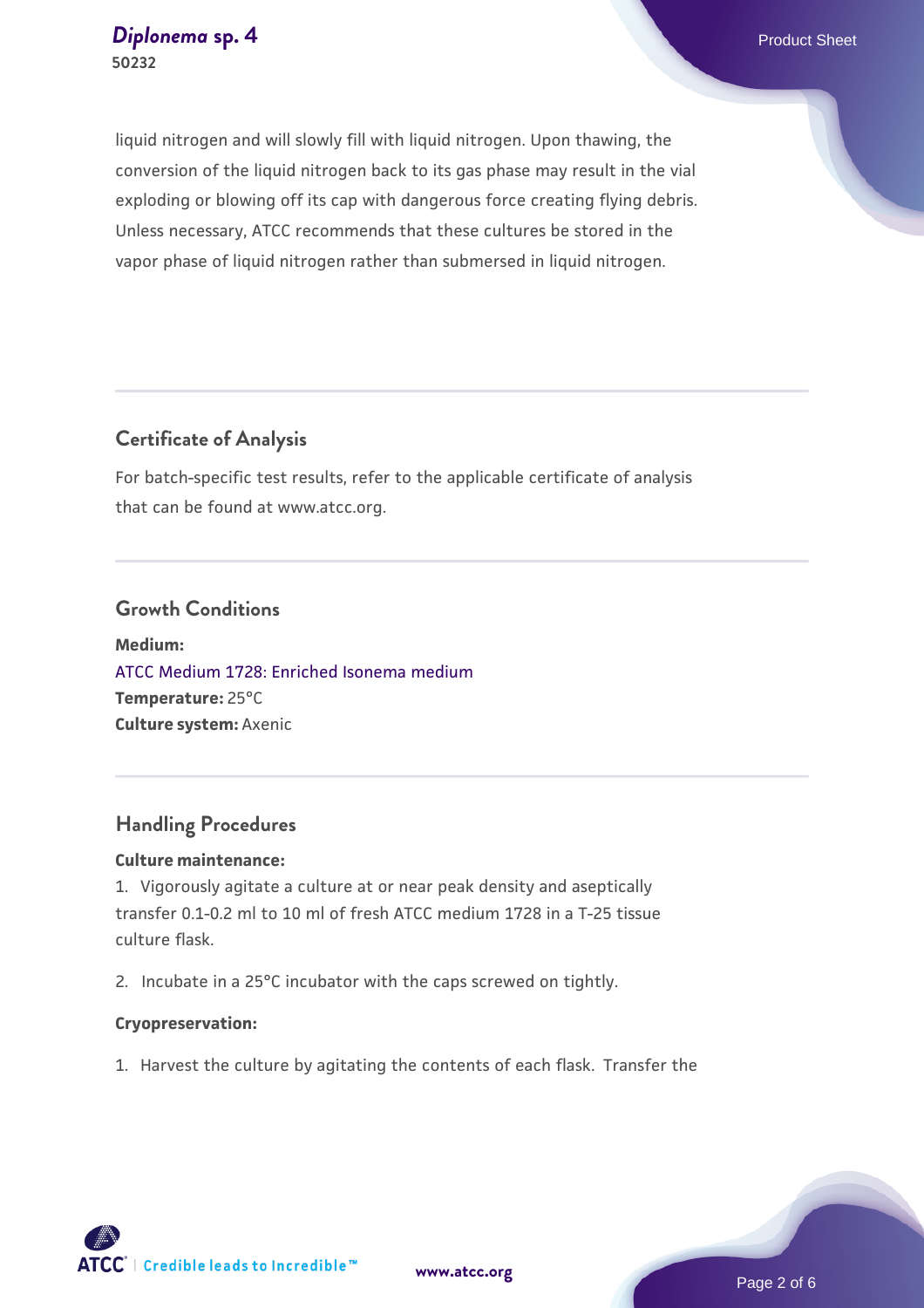cell suspensions to 15 ml plastic centrifuge tubes.

2. Spin the cell suspensions at approximately 500 x g for 5 min.

3. Pool the cell pellets and adjust the concentration to 2.0 - 4.0  $\times$  10<sup>7</sup> cells/ml with a fresh ATCC medium 1728.

 \*If the concentration is too low centrifuge at 500 x g for 5 min and resuspend in the volume of ATCC medium 1728 required to yield the desired concentration.

4. Mix the cell preparation and 20% (v/v) DMSO in equal portions. The final concentration will be  $1.0 - 2.0 \times 10^7$  cells/ml and 10% DMSO. The time from the mixing of the cell preparation and cryoprotective solution to the start of the freezing process should be no less than 15 min. and no more than 30 min.

5. Dispense in 0.5 ml aliquots to 1.0-2.0 ml sterile plastic screw-capped cryules (special plastic vials for cryopreservation).

6. Place the vials in a controlled rate freezing unit. From room temperature cool at -1°C/min to -40°C. If the freezing unit can compensate for the heat of fusion, maintain rate at -1°C/min through the heat of fusion. At -40°C plunge into liquid nitrogen. Alternatively, place the vials in a Nalgene 1°C freezing apparatus. Place the apparatus at -80°C for 2.5 to 3 hours and then plunge ampules into liquid nitrogen. (The cooling rate in this apparatus is approximately

 $-1$ °C/min.)

7. Store in either the vapor or liquid phase of a nitrogen refrigerator.

8. To thaw a frozen ampule, place it in a 35°C water bath such that the lip of the ampule remains above the water line. Thawing time is approximately 2 to 3 minutes. Do not agitate the ampule. Do not leave ampule in water bath after thawed.

9. Immediately after thawing, aseptically transfer contents to a T-25 tissue culture flask containing 10 ml ATCC medium 1728.

10. Incubate in a  $25^{\circ}$ C CO<sub>2</sub> incubator with the caps screwed on tightly.



**[www.atcc.org](http://www.atcc.org)**

Page 3 of 6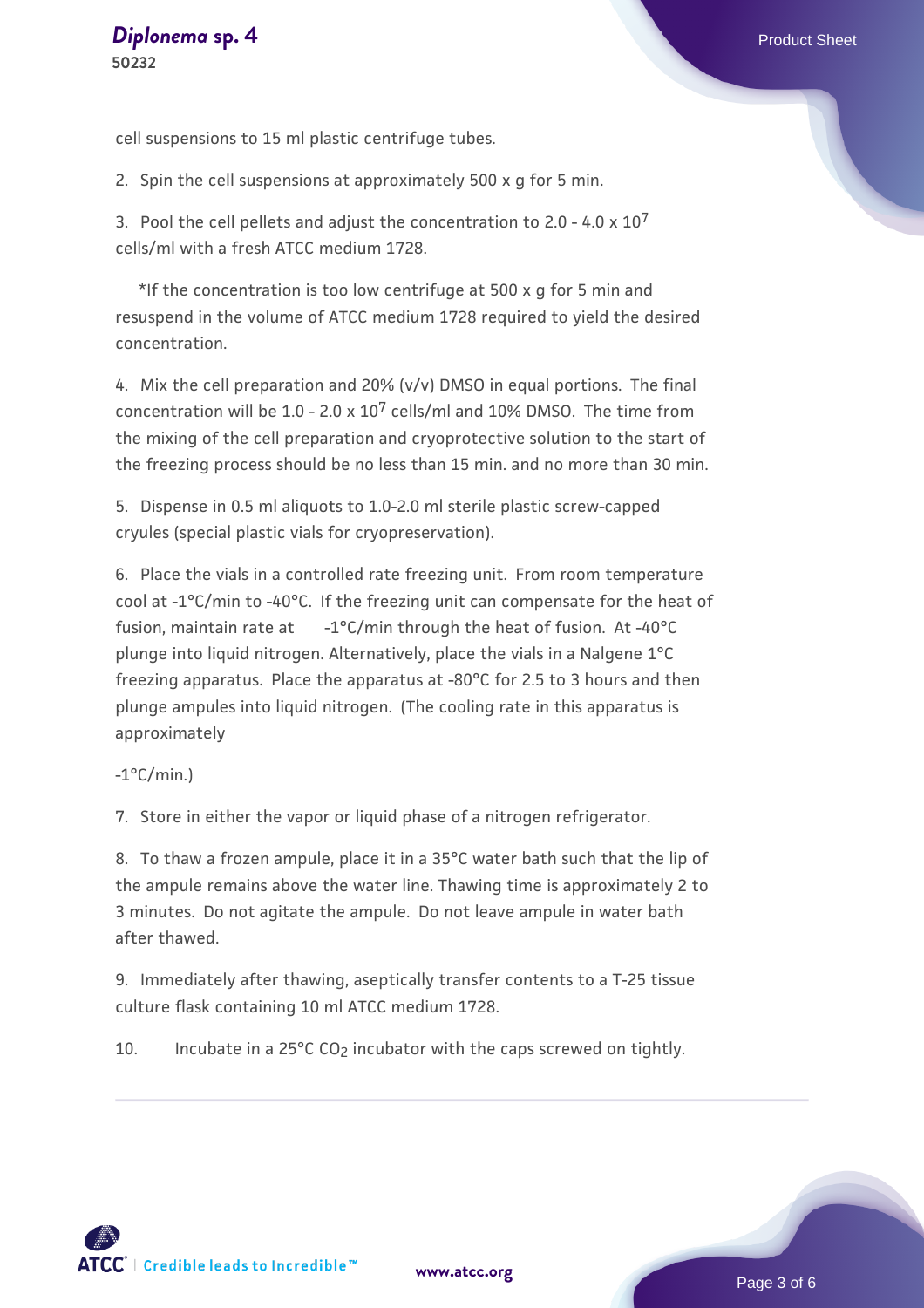# **[Diplonema](https://www.atcc.org/products/50232)** [sp. 4](https://www.atcc.org/products/50232) **Product Sheet** Product Sheet

**50232**

# **Material Citation**

If use of this material results in a scientific publication, please cite the material in the following manner: *Diplonema* sp. 4 (ATCC 50232)

#### **References**

References and other information relating to this material are available at www.atcc.org.

#### **Warranty**

The product is provided 'AS IS' and the viability of ATCC® products is warranted for 30 days from the date of shipment, provided that the customer has stored and handled the product according to the information included on the product information sheet, website, and Certificate of Analysis. For living cultures, ATCC lists the media formulation and reagents that have been found to be effective for the product. While other unspecified media and reagents may also produce satisfactory results, a change in the ATCC and/or depositor-recommended protocols may affect the recovery, growth, and/or function of the product. If an alternative medium formulation or reagent is used, the ATCC warranty for viability is no longer valid. Except as expressly set forth herein, no other warranties of any kind are provided, express or implied, including, but not limited to, any implied warranties of merchantability, fitness for a particular purpose, manufacture according to cGMP standards, typicality, safety, accuracy, and/or noninfringement.

#### **Disclaimers**

This product is intended for laboratory research use only. It is not intended



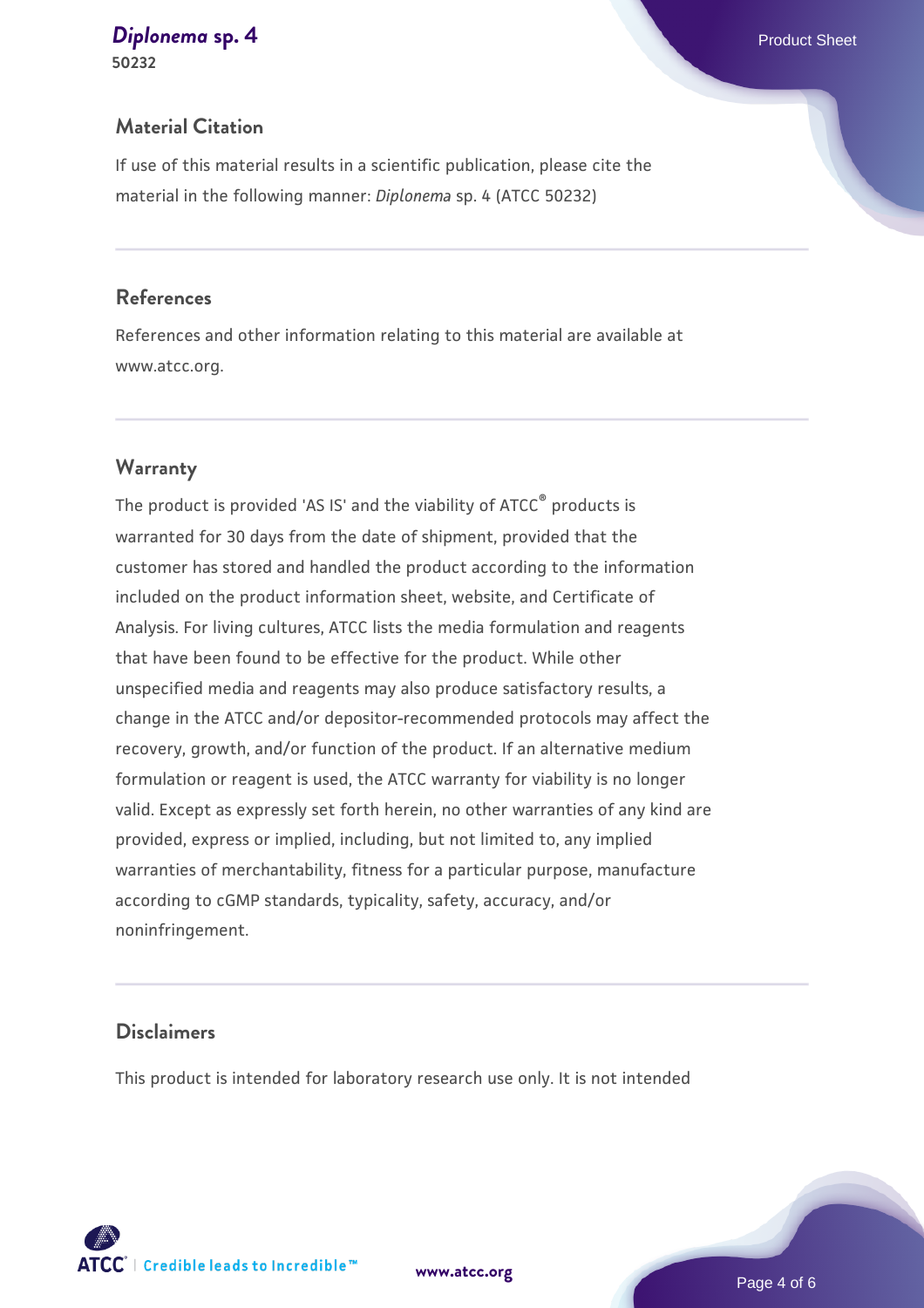for any animal or human therapeutic use, any human or animal consumption, or any diagnostic use. Any proposed commercial use is prohibited without a license from ATCC.

While ATCC uses reasonable efforts to include accurate and up-to-date information on this product sheet, ATCC makes no warranties or representations as to its accuracy. Citations from scientific literature and patents are provided for informational purposes only. ATCC does not warrant that such information has been confirmed to be accurate or complete and the customer bears the sole responsibility of confirming the accuracy and completeness of any such information.

This product is sent on the condition that the customer is responsible for and assumes all risk and responsibility in connection with the receipt, handling, storage, disposal, and use of the ATCC product including without limitation taking all appropriate safety and handling precautions to minimize health or environmental risk. As a condition of receiving the material, the customer agrees that any activity undertaken with the ATCC product and any progeny or modifications will be conducted in compliance with all applicable laws, regulations, and guidelines. This product is provided 'AS IS' with no representations or warranties whatsoever except as expressly set forth herein and in no event shall ATCC, its parents, subsidiaries, directors, officers, agents, employees, assigns, successors, and affiliates be liable for indirect, special, incidental, or consequential damages of any kind in connection with or arising out of the customer's use of the product. While reasonable effort is made to ensure authenticity and reliability of materials on deposit, ATCC is not liable for damages arising from the misidentification or misrepresentation of such materials.

Please see the material transfer agreement (MTA) for further details regarding the use of this product. The MTA is available at www.atcc.org.

#### **Copyright and Trademark Information**

© ATCC 2021. All rights reserved. ATCC is a registered trademark of the American Type Culture Collection.



**[www.atcc.org](http://www.atcc.org)**

Page 5 of 6